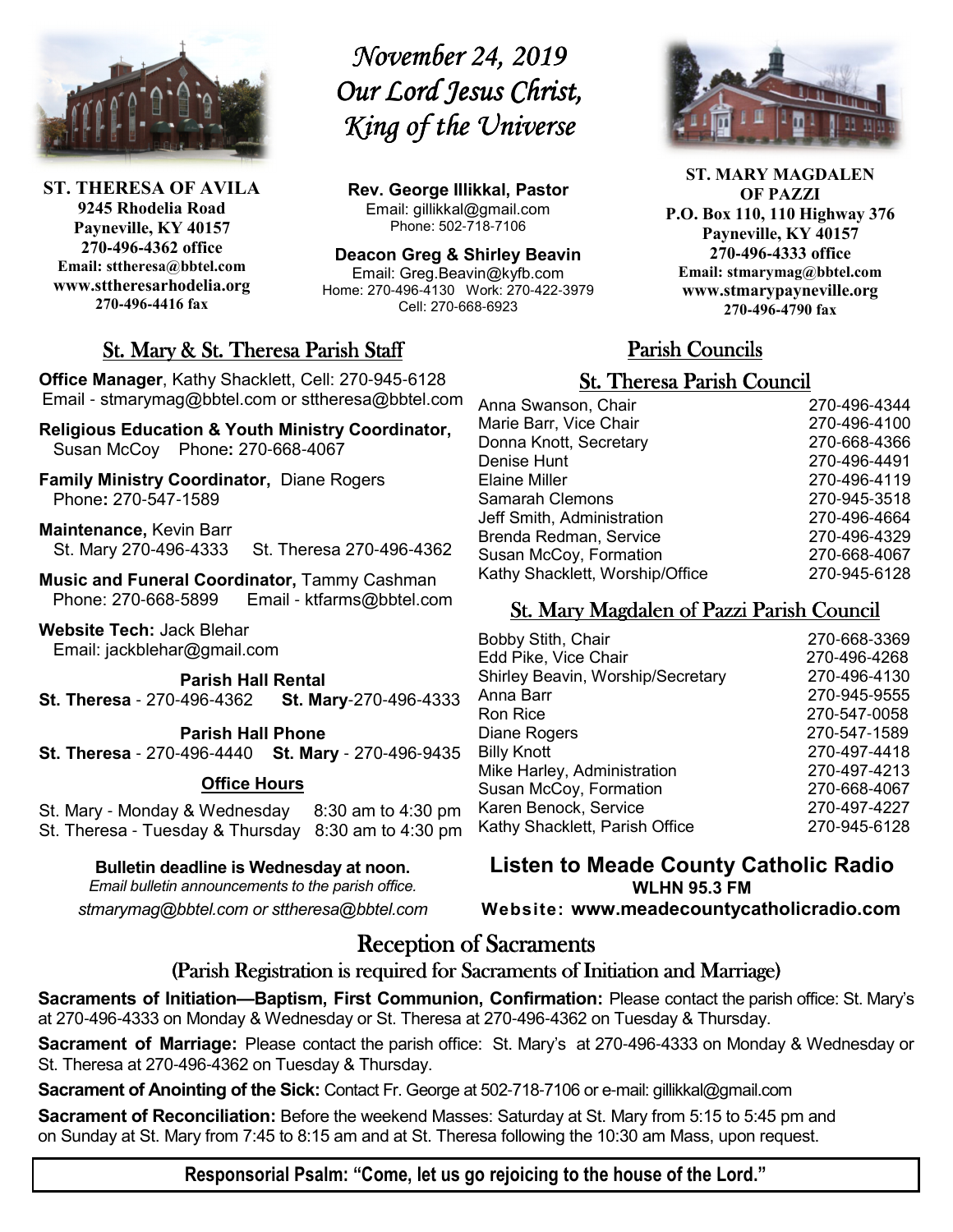#### **Ministers for December 1st at St. Mary**

#### **Lectors**

**Sun 8:30 am** Lorraine Yokie & Michelle Yokie

#### **Eucharistic Ministers**

**Sun 8:30 am** Mark Stull, Ron Rice, Jeff & Teri Stull

**Altar Servers**

**Sun 8:30 am** Maggie Weick & Colton Mullins

**Gift Bearers**

**Sun 8:30 am** Children's Church

#### **Fatima Statue Nov 24** - Martin & Brenda Thomas



 **Dec 1** - Lorraine Yokie

#### **5th Friday Bingo November 29, 2019**

**Manager:** Margaret McCoy **Workers:** Susan McCoy, Warren Shiroma, Lorraine Yokie, Andrew Goins, volunteers needed

**Bingo Workers Needed:** St. Mary Friday Night Bingo is in need of volunteers to work one Friday a month at bingo our weekly bingo. If you can help, come early and talk to the bingo manager. Doors open at 6:00 p.m. Bingo starts at 7:00 p.m.



# Weekend Mass Schedule

**Saturday, 6:00 pm at St. Theresa** (July through December) 6:00 pm at St. Mary (January through June)

**Sunday, 8:30 am at St. Mary Sunday, 10:30 am at St. Theresa**

**Ministers for Nov. 30th/Dec. 1st at St. Theresa Lectors**

**Sat 6:00 pm** Audrey Popham **Sun 10:30 am** Mike O'Bryan & Chris Brown

#### **Eucharistic Ministers**

**Sat 6:00 pm** Barbara Ballard & volunteer **Sun 10:30 am** David Barr & Hurschel Hardesty

#### **Homebound Minister**

David Barr

**Altar Servers Sat 6:00 pm** Volunteers needed **Sun 10:30 am** Charleigh & Sandy Vessels

**Gift Bearers Sat 6:00 pm** Volunteers **Sun 10:30 am** Children's Church

### **Fatima Statue**



 **Nov 24** - Ralph & Elaine Miller **Dec 1** - Ralph & Elaine Miller

The sign up sheet for the Fatima Statue at St. Theresa is in the back of church. Dates are still available in 2019 to sign up to have her in your home. Sign up today!

# **St. Mary Magdalen of Pazzi Church Mass Intentions for the Week**

| Monday              | 8:30 am           | George, Julie, Bill, Margie, & Derrick Weick<br>Jeff & Tucker Wimpee + |
|---------------------|-------------------|------------------------------------------------------------------------|
| Wednesday<br>Sunday | $6:30 \text{ pm}$ | Brooks Egolf & Sharon Egolf Meadows +<br>$8:30$ am Doc Clark +         |

# **St. Theresa Church Mass Intentions for the Week**

| Tuesday  | $8:30$ am | Lawrence Pike, Ralph, Margaret              |
|----------|-----------|---------------------------------------------|
|          |           | & Wade Kullman +                            |
| Thursday | $8:30$ am | Kaye Ray +                                  |
| Saturday |           | 6:00 pm St. Theresa & St. Mary Parishioners |
| Sunday   |           | 10:30 $am$ Nickie Hardesty +                |

### Stewardship of Treasure

| <b>St. Mary Weekly goal</b>            | 3,200.00 |
|----------------------------------------|----------|
| <b>November 17 collection</b>          | 2,501.56 |
| OVER/ <b>UNDER</b> minimum weekly goal | 698.44   |
| <b>St. Theresa Weekly Goal</b>         | 2,350.00 |
| <b>November 17 collection</b>          | 3,106.00 |
| <b>OVER/UNDER minimum weekly goal</b>  | 756.00   |
| <b>Archdiocese for the Military</b>    | 160.00   |
| <b>All Saint's</b>                     | 70.00    |
| <b>Human Development</b>               | 100.00   |

*Thank you for your stewardship sacrifice… it IS appreciated!*

# What's Happening this Week

**Sunday, November 24** *2:00 pm Play Practice for Christmas at St. Mary*

**Monday, November 25** *9am*-*1pm & 5*-*9 pm Eucharistic Adoration at St. Mary*

**Wednesday, November 27** *6:30 pm Thanksgiving Mass at St. Mary*

**Thursday, November 28** *8:30 am Thanksgiving Mass at St. Theresa*

**Friday, November 29** *7:00 pm St. Mary Friday Night Bingo at St. Mary Parish Hall*

**Saturday, November 30** *7:30 a.m. Men's Prayer Group at St. Mary Gathering Space*

**Sunday, December 1st** *2:00 pm Play Practice for Christmas at St. Mary*

# Play Practice for Christmas



We are having play practice at St. Mary Hall each Sunday at 2:00 p.m. to practice for our Religious Ed. Christmas Play. We are in need of pallets or someone to build us a stable for our play. If you can help, please call Diane Rogers 270-547-1589.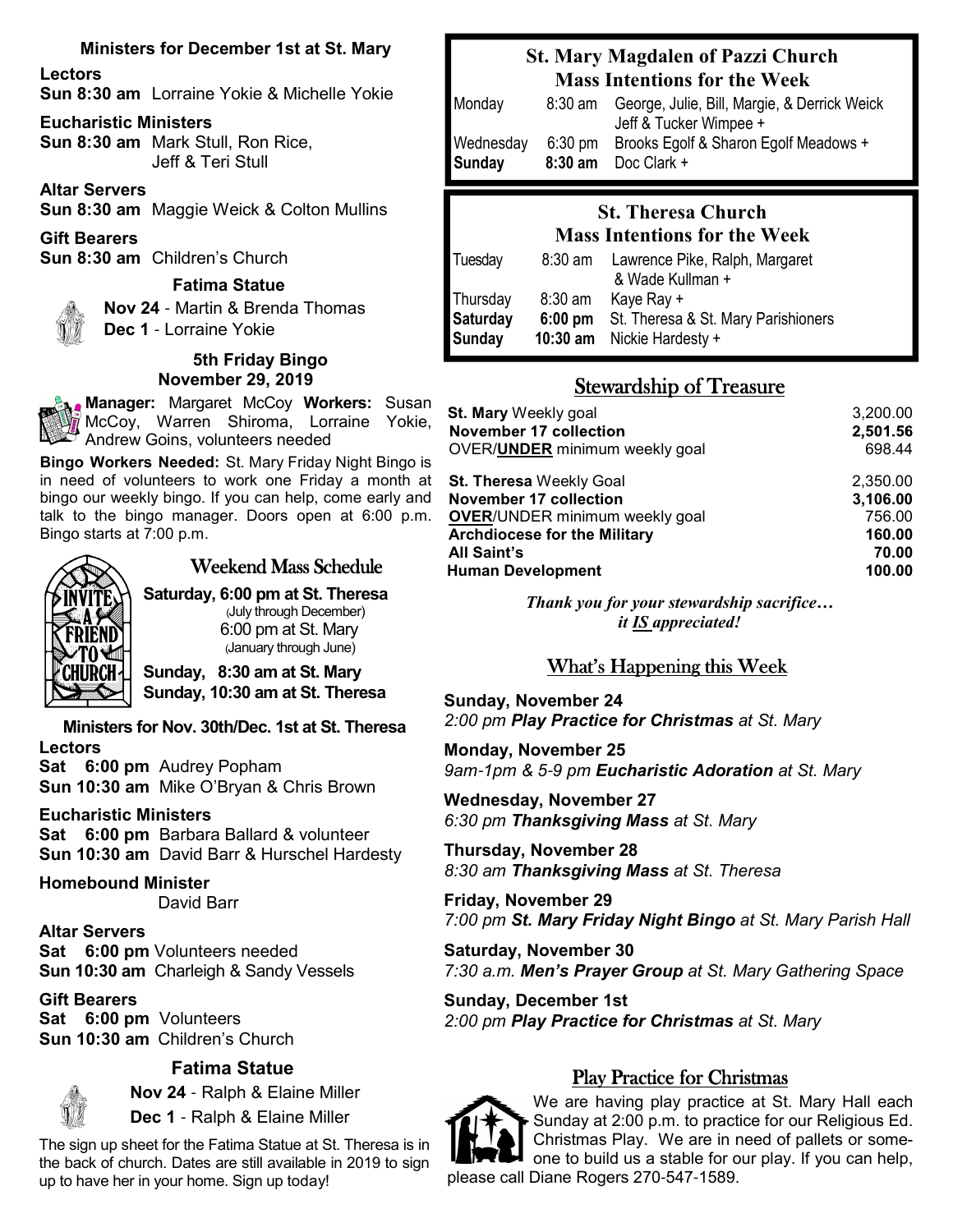#### Campaign for Human Development

people to identify and address the obstacles they face as they office by Monday, December 2nd. work to bring permanent and positive change to their **Please note:** These fundraisers are to raise money for our Family Human Development at www.usccb.org/cchd/collection.

#### Thanksgiving Masses



 $\epsilon$  Thanksgiving Masses will be at 6:30 p.m. at St. Mary on Wednesday, November 27th and at 8:30 a.m. at St. Theresa on Thursday, **NODKS** November 28th. You are asked to bring up

canned goods and non-perishable grocery items during the offertory and put in the baskets to the right of the altar. These donations will go to help those less fortunate.

#### Christmas Mass Schedule



The 2019 Christmas Mass schedule is: 4:00 p.m. Mass on Christmas Eve - St. Theresa 10:00 p.m. Mass on Christmas Eve - St. Mary 8:30 a.m. Mass on Christmas Day - St. Mary

#### Ladies Christmas Party - Mark Your Calendar!

CHRISTMAS St. Theresa will host the annual Ladies Christmas Party on Sunday, **December 8th**, **BUNGO!** in St. Theresa Parish Hall from 12 to 3 pm. church will provide meat, bread, & drinks. This is open to ALL ladies of St. Theresa and St. Mary & guests who like playing 9923. BUNCO. Grab your daughters, granddaughters, sisters or friends and join us for an afternoon of fun.

#### 2019 Catholic Services Appeal



Thanks to those who have already responded with a gift to the 2019 Catholic Services Appeal. There is still plenty of time to respond with a gift to this year's

Appeal. Gifts can be made through our parish office or online at www.ArchLou.org/CSA. Thanks to your generosity, St. Mary exceeded its financial goal this week: As of November 22, our parishes have given:

> **St. Mary - \$18, 840 of our \$18,500 goal (102%) Participation goal - 37of 52 families (71%)**

> **St. Theresa - \$9,830 of our \$11,600 goal (85%) Participation goal - 25 of 41 families (61%)**

#### Sunday with Santa

Join us at St. Romuald Gym on Sunday, **December 1s**t, from 1:00 to 4:00 p.m. CST. Free crafts and cookies. For \$5.00 get your picture with Santa and Mrs. Claus from 2:00 to 4:00 p.m. Open to everyone! Teddy Bear Mobile

of Kentuckiana: Stuff an animal, make a wish, and get a birth certificate, backpack & St. Romuald t-shirt (or plain t-shirt). Price hours will be applied towards Spiritual Formationis \$25 an animal with shirt. Portion of proceeds going towards St. Romuald School.

### Family Ministries Fundraiser

Today, we will take up a special second collection for There will be a **Paint Party** on Thursday, **December 5th**, at 6:00 the Catholic Campaign for Human Development. p.m. in Johnson Hall for anyone interested in painting a cute Over 46 million people in the United States live in reindeer door hanger. Cost is \$35 for adults/\$15 for children who will poverty. This collection supports programs to empower be painting a smaller one. Money due to Diane Rogers or the parish

communities. Learn more about the Catholic Campaign for Ministries activities such as trips for the Wisdom Keepers, outings for J.A.M. and our quarterly parish get togethers. Your support and participation are very much appreciated! If you have any questions, please call Diane at 270-547-1589.

#### Helping Others this Christmas

 In our efforts to help others, we will be collecting for different groups/ministries this Christmas Season. Containers are in the Gathering Space/vestibule to put your donations. While we ask you to be generous, we don't expect everyone to give to all these different causes. Let your heart and financial means guide you on who you can help!

**Coats for Kids** - The Knights of Columbus are COATS having a Coats for Kids Drive. If interested in  $\sqrt{ }$ A FOR helping out, please purchase a new coat for any  $\sqrt{ }$ **TKIDS1** age child or bring in clean, gently used coats to the Gathering Space/vestibule. Please remember that these coats are not only for small children, high school aged children may need an adult size coat. Goal is 28 coats.



**Help for the Homeless** - We will be collecting gently used backpacks, gently used purses, as well as sanitary and hygiene products, socks, gloves, and snacks to fill them with. There are containers in the Gathering Space/vestibule to put these items.



**Angel Tree** - There are many in our communities who struggle just to meet everyday living expenses. Please help a child have a good Christmas by adopting an

angel. Angels from the Meade County Ministerial Association Angel Tree Program are available at both churches again this year. There will be 30 at St. Mary and 25 at St. Theresa to adopt.

#### **Advent Retreat**



Join us on Saturday, **December 7**, 2019 from 9:00 a.m. to 3:00 p.m. at St. Agnes Church, Aloysius Hall, 1920 Newburg Road as Ms. Laura  $\blacktriangle$ **DVENC** Zoeller invites us to go deeper into the season of

Advent with a day of awareness, joy, silence, and contemplation. The \$25 registration fee includes lunch. To register, please contact Lynn McDaniel at lmcdaniel@archlou.org or (502) 636- 0296, ext. 1267, by November 27th. Sponsored by the Archdiocese of Louisville Office of Faith Formation, with the assistance of the Catholic Services Appeal. Catechist credit: 6